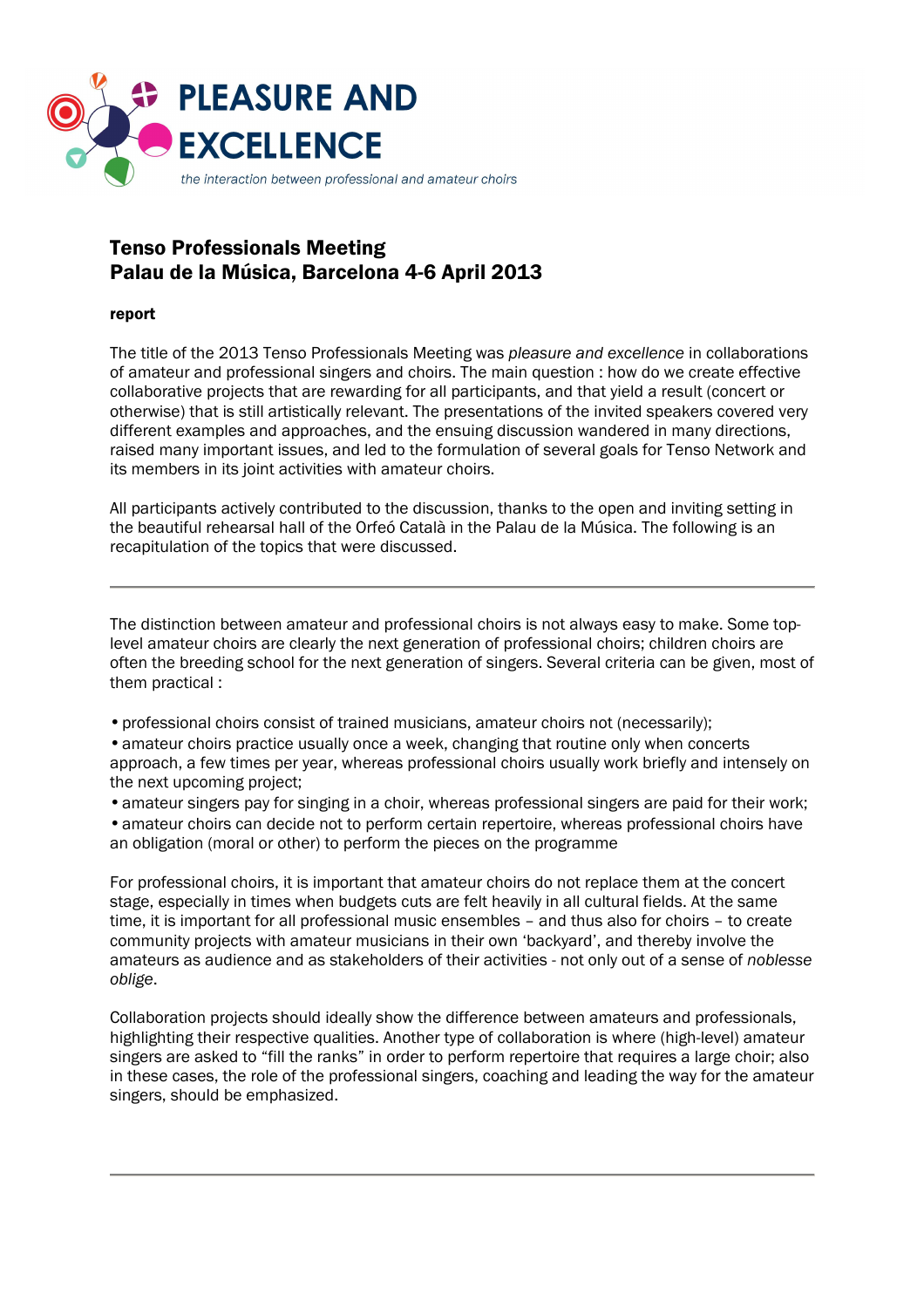

## Collaborations - what makes them successful?

Amateur and professional choirs have different qualities and the challenge is to combine these. For amateurs it can be a major experience to share the stage with professional singers. The amateur singers benefit from the experience of their professional counterparts (both in vocal techniques and as performers). The result, for amateurs, is often described as performing at a level that is "one step higher" than usual.

The performance of the professional singers, on the other hand, can be lifted up by the pride and enthusiasm - if not per se perfection - of amateur singers. Also the intense awareness of the amateurs of the meaning of the music and lyrics - resulting from working on the repertoire for an extended period of time - can give an extra dimension.

A valuable collaboration should involve more than stepping down versus reaching up. During the TPM, we looked at various interesting and rewarding examples, varying from individual coaching of professional singers to performing (new) large scale repertoire written for the combination of amateur and professional groups. Several conclusions were tentatively drawn:

#### • *the music should be the starting point*

Music that is written for the combination of ensembles performing at different levels seem to yield the most interesting results: the feeling of sharing the stage combined with an optimal setting for both the amateurs and the professionals to show their respective qualities

#### • *manage expectations*

For a valuable result, it is important to closely manage the expectations, of both the professionals and the amateurs. The amateurs want to "jump on the train"; for the professionals, it is important the train does not turn into a slow train that never seems to reach the final destination. Each group should be challenged at its own level. The conductors have a crucial role here.

### • *the setting of collaborative projects*

The stage or medium where the project is presented is of the utmost importance ; it should allow for distinction between the choirs; their respective roles should be clear to outsiders. Regular concert stages may not be the best places to present collaborations.

• *good music, whether written for amateurs or not, will reach the professional stage anyway*  Newly commissioned music that is written (well) expecially for amateurs will in the long run not only be performed by amateurs. At the same time, it breaks barriers for contemporary music in general. Tenso can have a role here, by (co-)commissioning music for amateur singers, offering the composers coaching and helping them to write music that will actually be performed with pleasure by amateur singers. Interesting music does not have to be necessarily complex and difficult to perform — on the contrary, one could say that it is a great challenge to write really interesting music in a non-complicated idiom.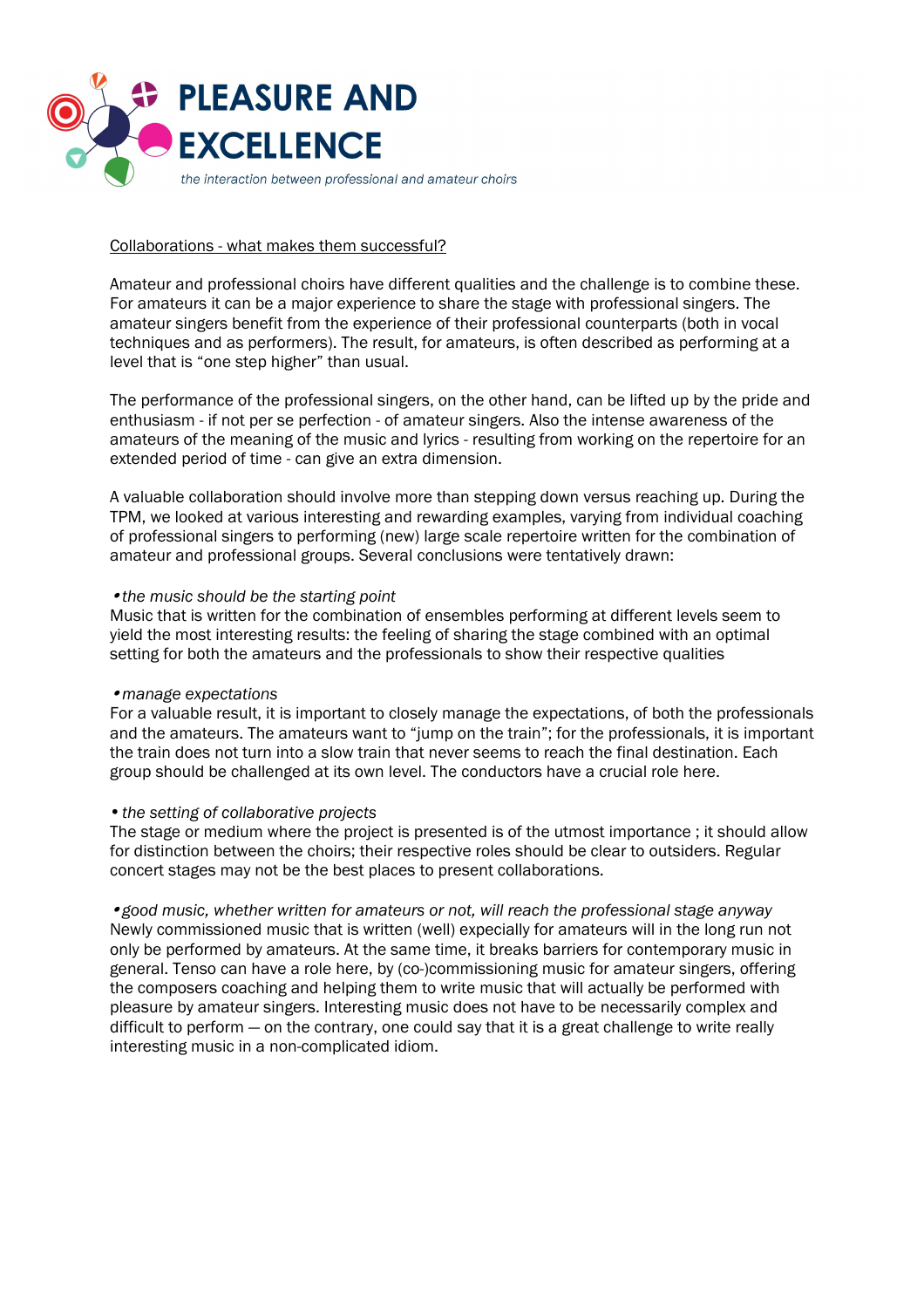

# PRESENTATIONS & SPEAKERS

Jacinta Wetzer (NL, moderator) studied musicology at Utrecht University. Since 1988, she has been working as a producer and music director for Dutch classical music station Radio 4, with a special focus on choral music. She has participated in numerous festivals including the World Symposium on Choral Music in Rotterdam, Koorbiennale Haarlem, and Musica Sacra Maastricht.

Elisenda Carrasco (CAT) described her work as conductor and coach with the *Obra Social* project of the Caixa bank. Since 1995, the Obra Social project has played an important role in the musical life of Catalunya, bringing together amateur singers and famous conductors, soloists, ensembles and choirs to perform major orchestral / choral works.

The amateurs are selected (they do not have to be able to read music, but they are expected to prepare before the rehearsals start) and coached during an intensive rehearsal period. The idea of the project is that it should be open to all: it actively outreaches to all layers of society. Participation turns out to be a major event in the lives of amateur singers.

Coaching works on all aspects: musical and literal comprehension of the performed work, vocal techniques, rhythm, ensemble singing (listening...! )

**Merlijn Twaalfhoven** (NL) works with large groups of professional and amateur singers. For his *Thousand Voices*, he brought together 40 groups of 25 singers, each one led by one professional singer, a conductor and a producer. He composes music for these groups, based on their own preferences and backgrounds. The total work only comes together in the concert; only then the singers are aware of their role in the whole piece, which makes it an overwhelming experience. The logistics of these projects are a story in itself - working with stopwatches, and keeping strict time is the only way to make sure the music falls into place.

Chris Shurety (UK) is director of Contemporary Music for All. CoMA has commissioned many works for smaller and larger ensembles of very varied line-up and with performers who have no prior musical knowledge whatsoever. Composers of great renown have found it quite difficult to write for these ensembles; but some pieces have been so successful that they have been taken on the repertoire by professional ensembles. For composers, the enthusiasm and commitment of the amateur ensembles has often been a great change from the sometimes rather off-hand attitude of professional musicians. CoMA has not commissioned much choral work yet; it will be a challenge to extend the project to vocal music.

Sylvaine Davené (FR) opened the afternoon session with a short introduction to *Jeux Vocaux*, a method developed by French composer Guy Reibel to get amateur singers to express themselves vocally and eventually compose their own pieces. In coaching sessions, this method has proven to be a good way to open amateur ears to contemporary repertoire and as a mutual starting in collaboration projects, from Mozart operas to complex contemporary music.

**Oscar Strasnoy** (ARG) has composed several works especially for the combination of amateur and professional singers, where each group has its own clearly defined role. One such project, *Odyssee,* was premiered in Paris in October 2012 and was again performed in Marseille in April 2013. For amateurs, these projects bring the desired "sharing the stage" while the professionals give coaching and support to the untrained voices. The clear division of tasks is one of the key success factors. Strasnoy is also a winner of a previous Maurice Ohana competition, writing a (piano) piece for different levels of performers. With hindsight, he felt that this constraint did not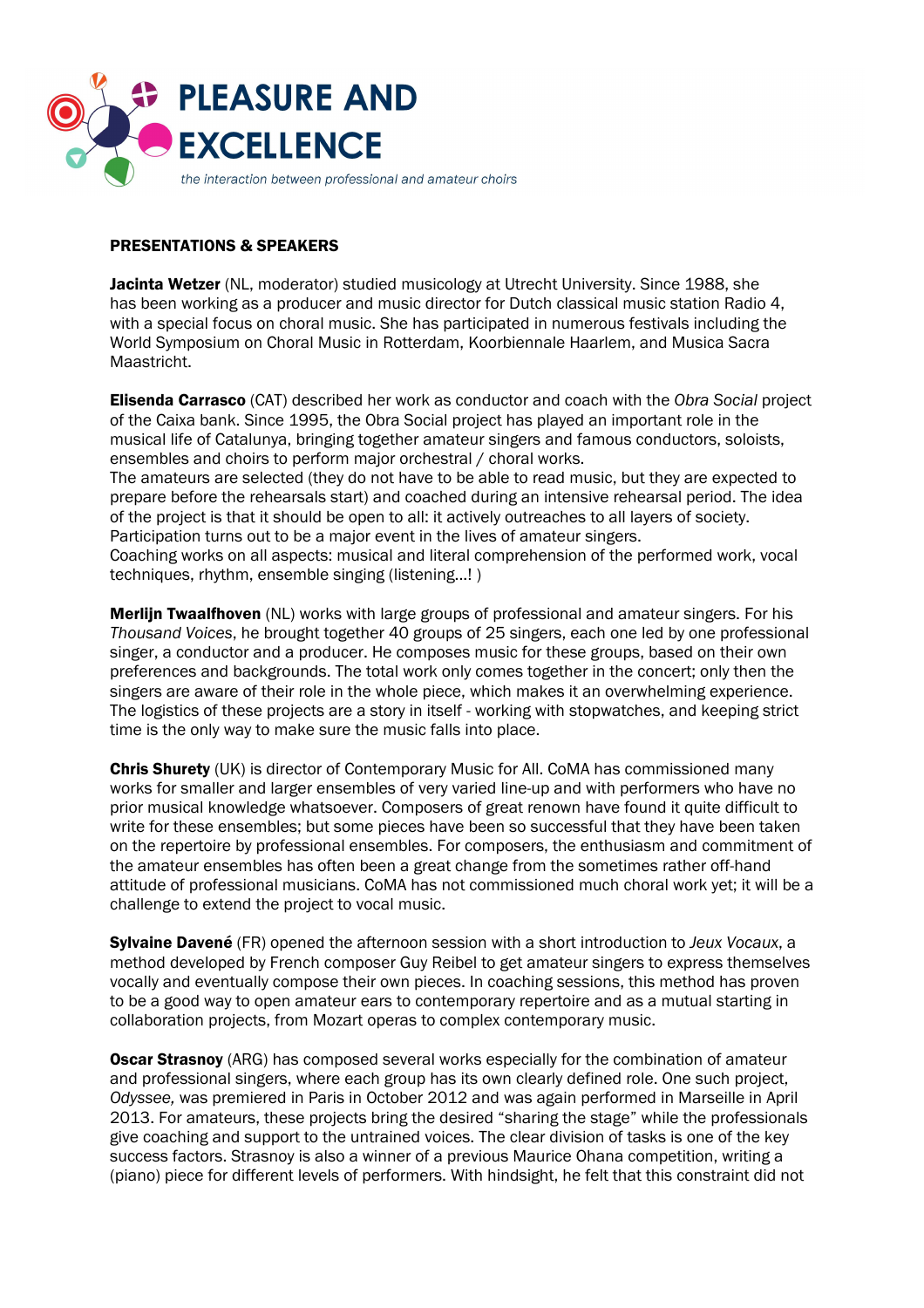

necessarily produce interesting work; however, it is important for a composer to learn to write for amateur performers.

(The Ohana competition 2013 will award a work for choir written at different levels, to be performed during the Tenso Days Marseille in September 2013.)

**Josep Vila i Casañas** (CAT) is conductor of both the professional Cor de Cambra del Palau de la Música and the large amateur choir Orfeo Catalá. Once or twice a year the groups share the stage in a large project. Working for both groups has given him much experience in managing expectations, making the most of the limits and advantages of both groups, with different qualities of sounds but also in the practical sense of different rehearsal schedules and approaches. The concert attended by the participants of the TPM was a good example of such a collaboration.

The singers of CCPM take on a mentoring role for the amateur singers; because of the clear division of roles, there is a general feeling of sharing and generosity, not of competition. The pedagogical impact of these projects (for both parties) is huge. The project provides enough challenge for the professional singers to make it worthwhile.

**Martí Ferrer** (CAT) is board member of the European Choral Association / Europa Cantat, and as conductor involved with many amateur and children choirs. He pointed out that choral music is also a way of storytelling, especially in the oral tradition of the Mediterranean. The link of music and language is important. For amateurs, the text is often a way into understanding the music, and with contemporary music this is even more the case. Amateurs work on a project for a longer period of time and have more opportunity to study the meaning and extratextual aspects of the lyrics.

Projects like *Song Bridge* (developed by Erkki Pohjola) have shown that children choirs can do fantastic work with contemporary music. Residencies of composers (where the composers actually get to work with the choirs they write for) are an enormous bonus for both parties.

**Jānis Liepinš** (LV) works as a conductor with the youth choir Kamer, the breeding ground for professional choral singers in Latvia and abroad. The standards of Kamēr are high: singers are expected to practice, come to rehearsals and to be involved in all aspects of the performances. Kamēr is well known for its adventurous commissioning. By working closely, together with the composers, on meaning and expression of the music the choir enjoys performing even the most abstract and complex new music.

**Ramon Humet** (CAT) will be composer in residence at the Palau de la Música in 2014, writing for the resident choirs and ensembles. He talked about the importance of residencies : for the composer to get to know the ensembles he writes for, but also to involve audiences who will adopt him as "their composer".

He has written a cappella choral music for the Escolania de Montserrat, the boys choir of the Montserrat convent; writing for children or amateurs is a particular challenge. The pride of the amateur singers is an important factor for success - to give them material that is challenging, but that can be performed with pride and joy.

Humet advocates for special workshop for composers to write for amateurs - and ideally have that integrated in the curriculum of higher musical education - paying attention to subjects as diverse as notation, breathing / phrasing / fluency and explaining what the music should communicate.

Gregory Rose (UK) is both composer and conductor, and has been working with CoMA groups for many years, performing not only newly commissioned works but also 'standards' by Stockhausen, Xenakis, Berio, Cage and others [link to Gregory's list]. He finds that the amateurs show great and